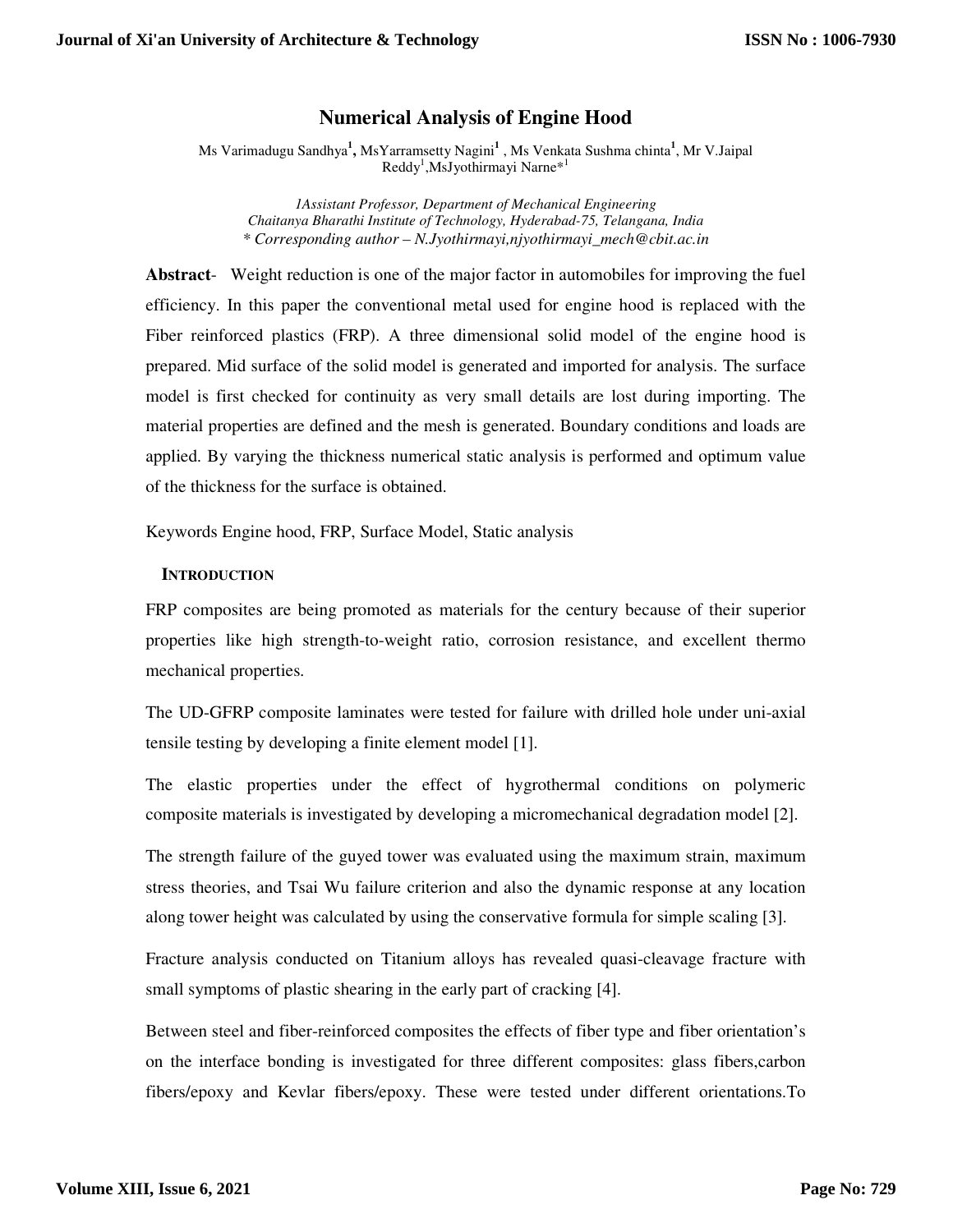determine modes I and II fracture toughness the end-notched flexure and Double cantilever beam tests were utilized respectively. Results showed that the interface bonding between is significantly affected by composite fiber orientations and fiber types [5].

The Experimental and the numerical (finite element analysis) analysis using different geometric sections on buckling loading conditions of carbon fiber reinforced plastics (CFRP) layered composite plates is analysed.With position of hole in plateit is noted that the buckling load/unit length varies. [6].

## **METHODOLOGY**

The purpose of the numerical analysis is to study the behavior of an actual engineering system. The analysis must be an accurate mathematical model of a physical prototype. The finite element model comprises all the nodes, elements, material properties, real constants, boundary conditions, and other features that are used to represent the physical system.

The three steps followed for the Static analysis are Model generation, apply the loads and obtain the Solution, Review the results

The term model generation means the process of defining the geometry configuration of the model's nodes and elements. A three dimensional model is built and mid surface is generated. The file is saved in a neutral format .IGES and imported to ANSYS.

Composites are difficult to model than an isotropic material, special care is needed while defining the properties and orientation of various layers. The material properties of the composite considered are Poisson's ratio=0.2, Young's Modulus =  $9 \times 10^{-5}$  N/mm<sup>2</sup>, Rigidity Modulus=  $3450 \times 10^2$  N/mm<sup>2</sup>.

 The two elements considered for analysis are Shell-63 and Shell-99. Mapped mesh is done on the model. A mapped mesh typically has a regular pattern. A line and area concatenation helps in getting mapped mesh. The meshed model is shown in Figure 1.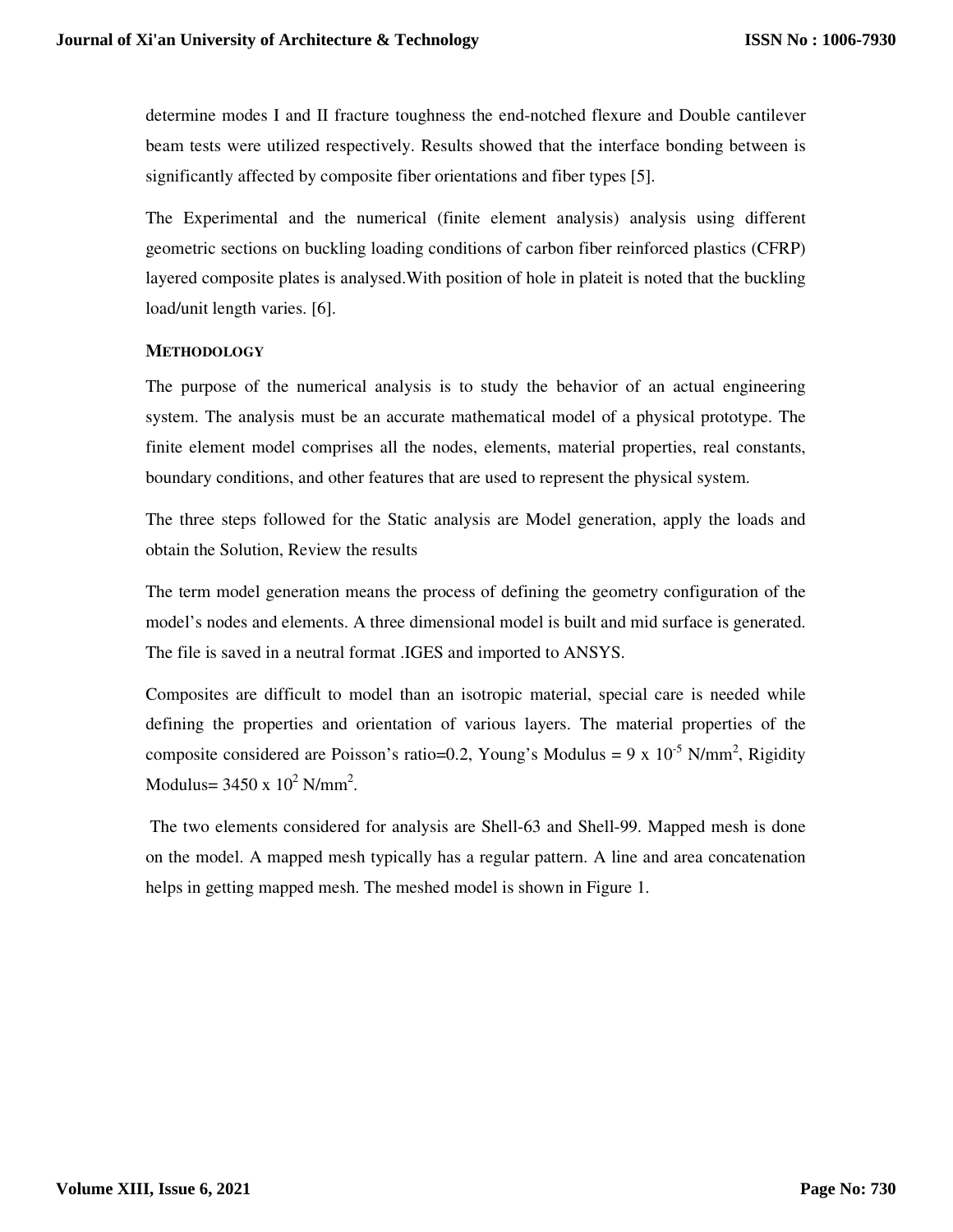

Figure 1: FE model of Engine Hood

The axis symmetric boundary conditions are considered. The axis symmetry is set on edge and the dof constraints are applied on the remaining model. A load of 240 kg is applied on the model.

Considering the yield strength of the composite material the minimum thickness considered is 3.75 mm. The analysis is done for different thicknesses ranging from 3.75, 3.9,4, and 4.2 mm respectively for shell element.

## **RESULTS AND CONCLUSIONS**

The post processing of the numerical analysis is done and the contour plots are extracted for the model. The Displacement contours in X,Y and Z directions are shown in the figure 2, figure 3 and figure 4.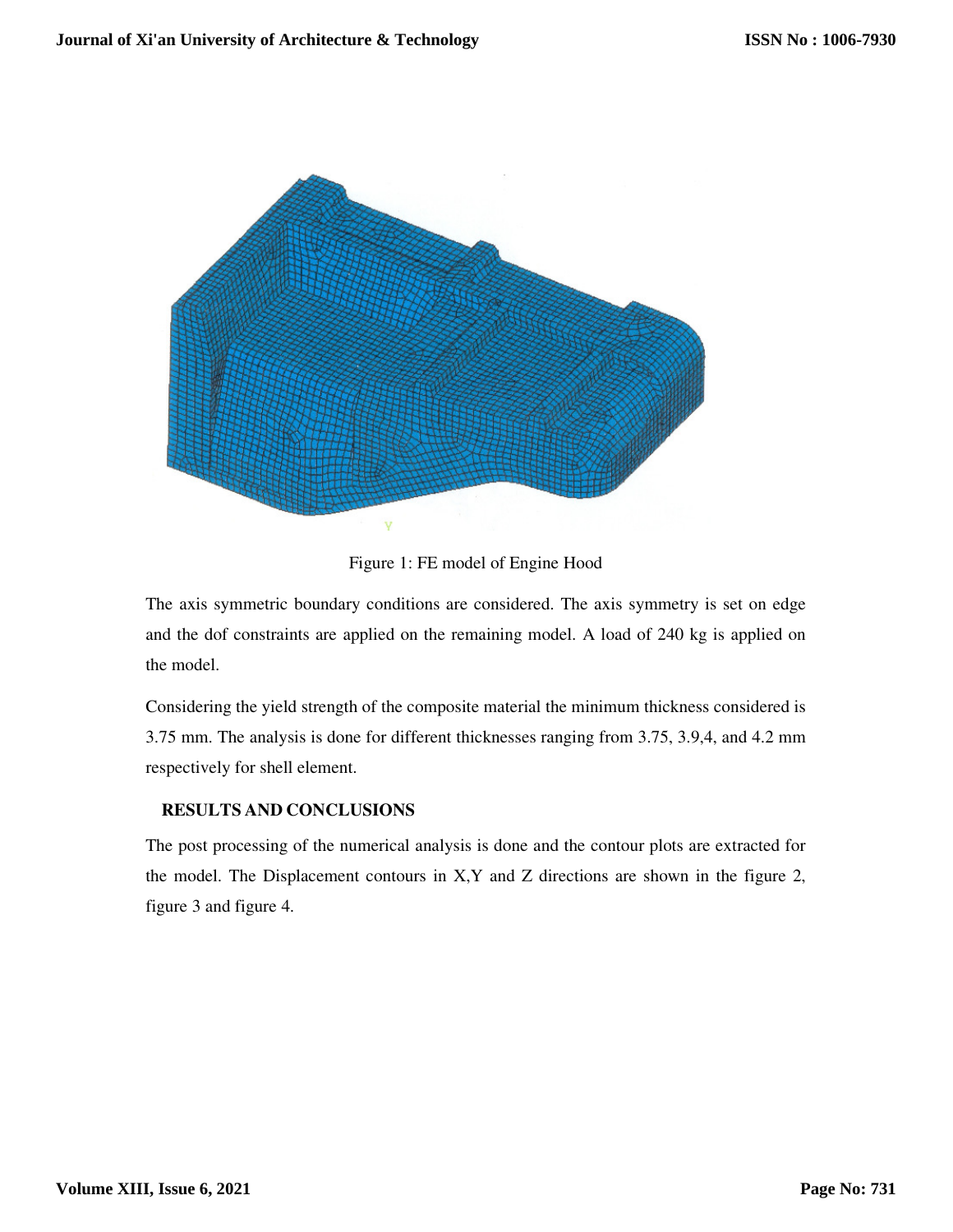

Figure 2: Displacement in X Direction



Figure 3: Displacement in Y Direction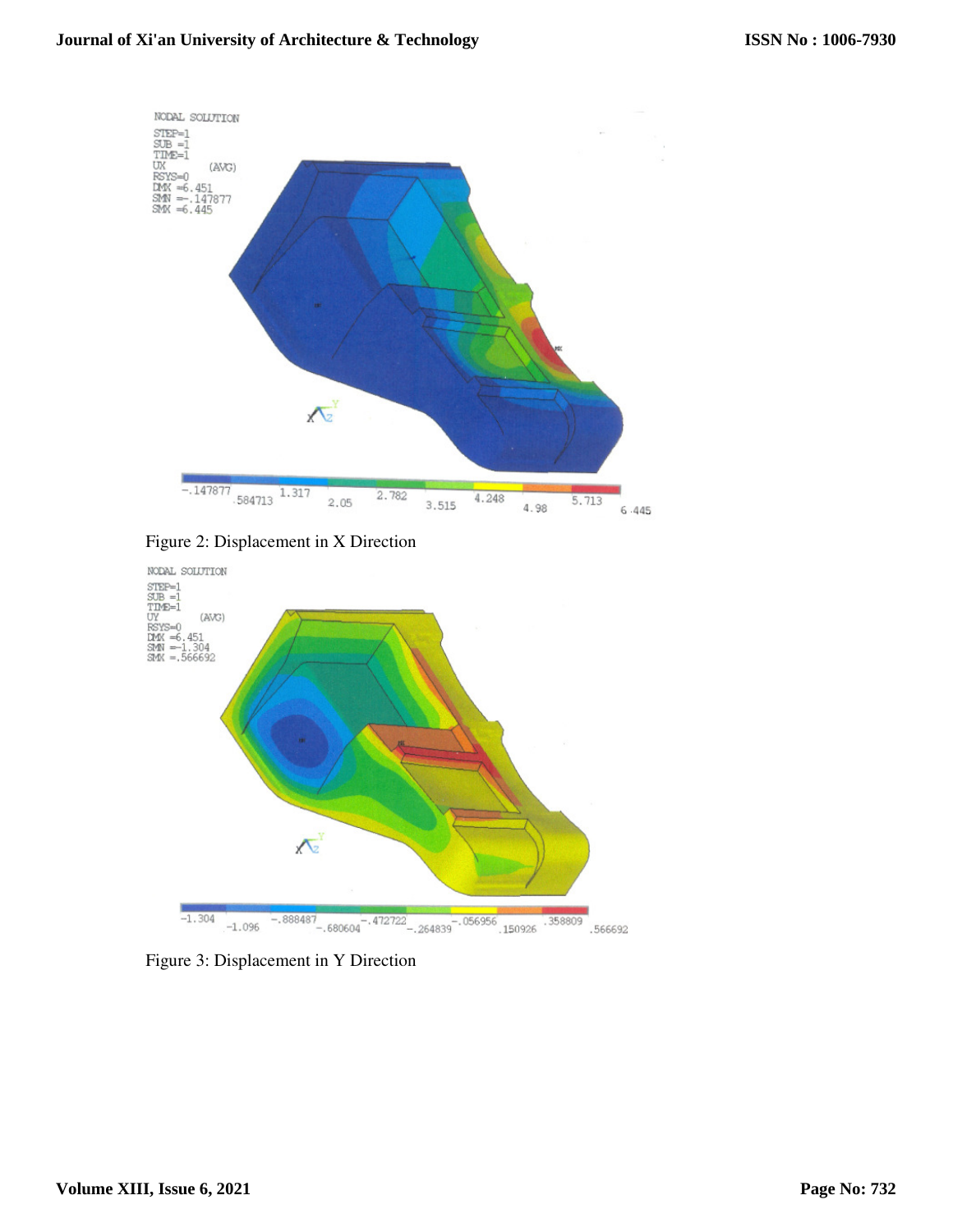

Figure 4: Displacement in Z Direction

The minimum deflection and maximum deflection values are tabulated and presented in the table 1

| <b>Thickness</b>                                       | <b>Minimum Deflection (mm)</b> |           |           | <b>Maximum Deflection (mm)</b> |        |        |
|--------------------------------------------------------|--------------------------------|-----------|-----------|--------------------------------|--------|--------|
| <sub>of</sub><br>layered<br>element<br>$(\mathbf{mm})$ | <b>Ux</b>                      | <b>Uy</b> | Uz        | Ux                             | Uy     | Uz     |
| 3.75                                                   | $-0.1724$                      | $-1.578$  | $-0.3437$ | 7.539                          | 0.687  | 0.7497 |
| 3.9                                                    | $-0.1895$                      | $-1.672$  | $-0.3903$ | 6.977                          | 0.6383 | 0.6966 |
| $\overline{4}$                                         | $-0.1478$                      | $-1.304$  | $-0.1928$ | 6.625                          | 0.6087 | 0.6668 |
| 4.2                                                    | $-0.1452$                      | $-1.263$  | $-0.271$  | 6.003                          | 0.5554 | 0.6122 |

Table 1: Minimum Deflectionand MaximumDeflection

The contour plots for stresses in X,Y and Z directions are shown in figure 5 , figure 6 and figure 7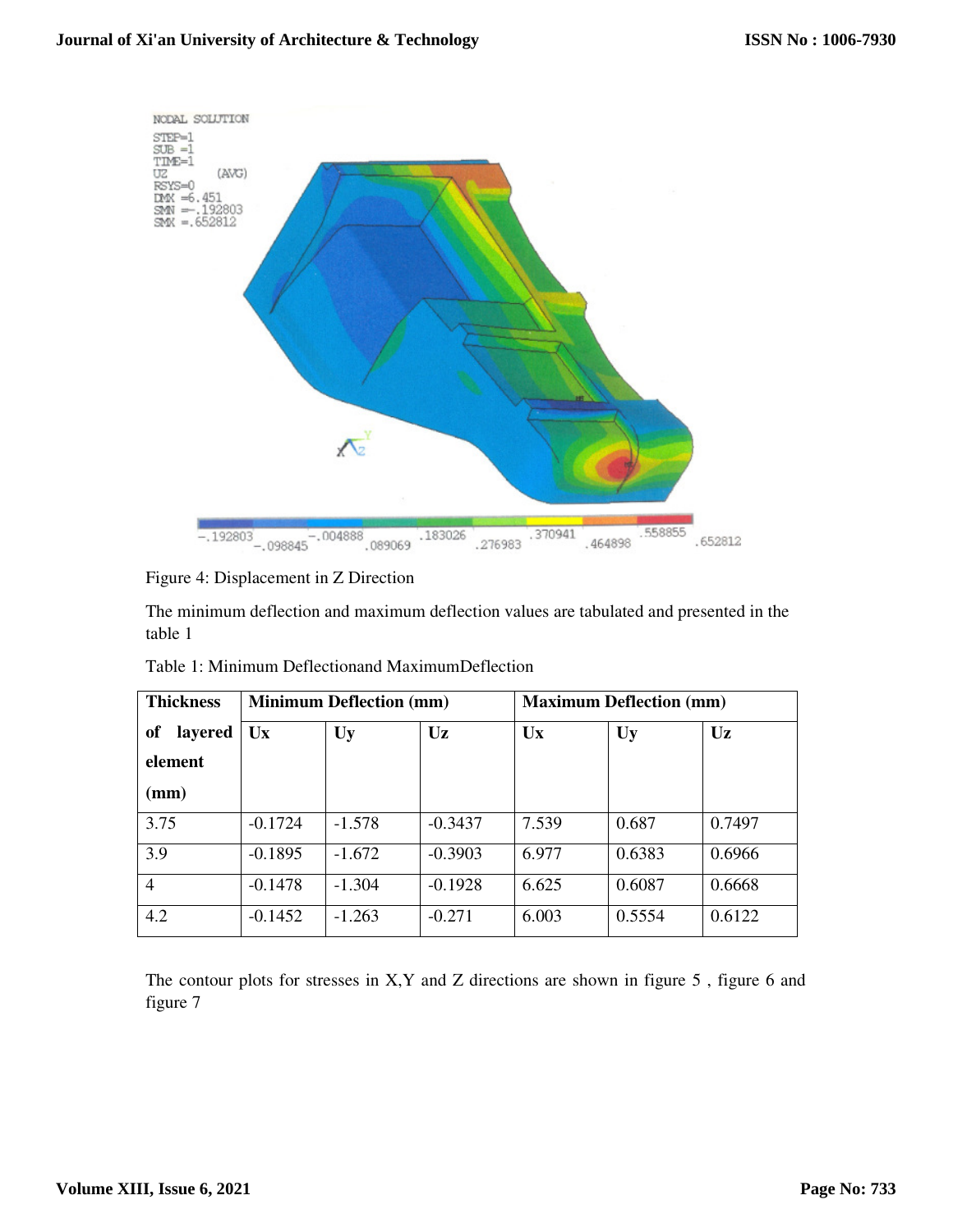





Figure 6: Stress in Y direction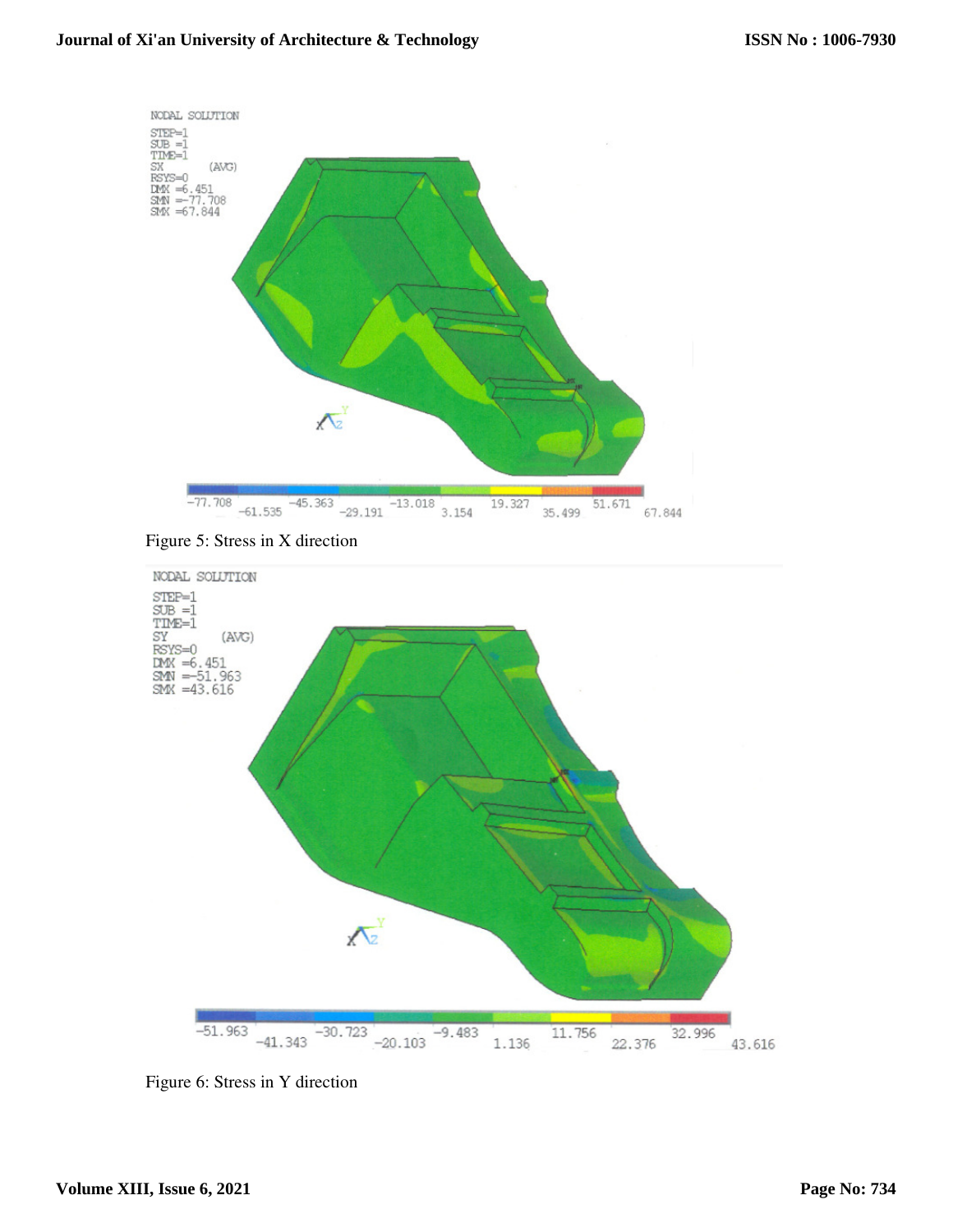

Figure 7: Stress in Z direction

The stress values are tabulated and presented in the table 2

| <b>Thickness</b> | Minimum Stress (N/mm <sup>2</sup> ) |           |           | MaximumStress (N/mm <sup>2</sup> ) |         |           |
|------------------|-------------------------------------|-----------|-----------|------------------------------------|---------|-----------|
| layered<br>of    | $S_{\bf X}$                         | $S_{V}$   | <b>Sz</b> | $S_{X}$                            | $S_{y}$ | <b>Sz</b> |
| element          |                                     |           |           |                                    |         |           |
| (mm)             |                                     |           |           |                                    |         |           |
| 3.75             | $-79.201$                           | $-63.54$  | $-72.687$ | 73.501                             | 55.074  | 76.738    |
| 3.9              | $-85.142$                           | $-67.385$ | $-78.796$ | 69.422                             | 51.468  | 70.314    |
|                  | $-77.708$                           | $-51.963$ | $-61.277$ | 67.844                             | 43.616  | 60.532    |
| 4.2              | $-68.997$                           | $-56.808$ | $-62.261$ | 62.27                              | 45.06   | 59.486    |

Table 2: Minimum stress and Maximum stress

We observe that for the thickness of 3.75 mm the stresses in the Sx and Sz directions are highest. The large value of stresses reflect an area of concentrated stress applied at a pointed place. This is highly undesirable. The thickness of 3.9 mm is further checked for stress variation. After number of iterations it is found that the optimal thickness is 4 mm.

At 4 mm thickness as the value of the stresses conform to the values given in the design specification, we can conclude that 4 mm thickness is good for the maximum efficiency of the model.